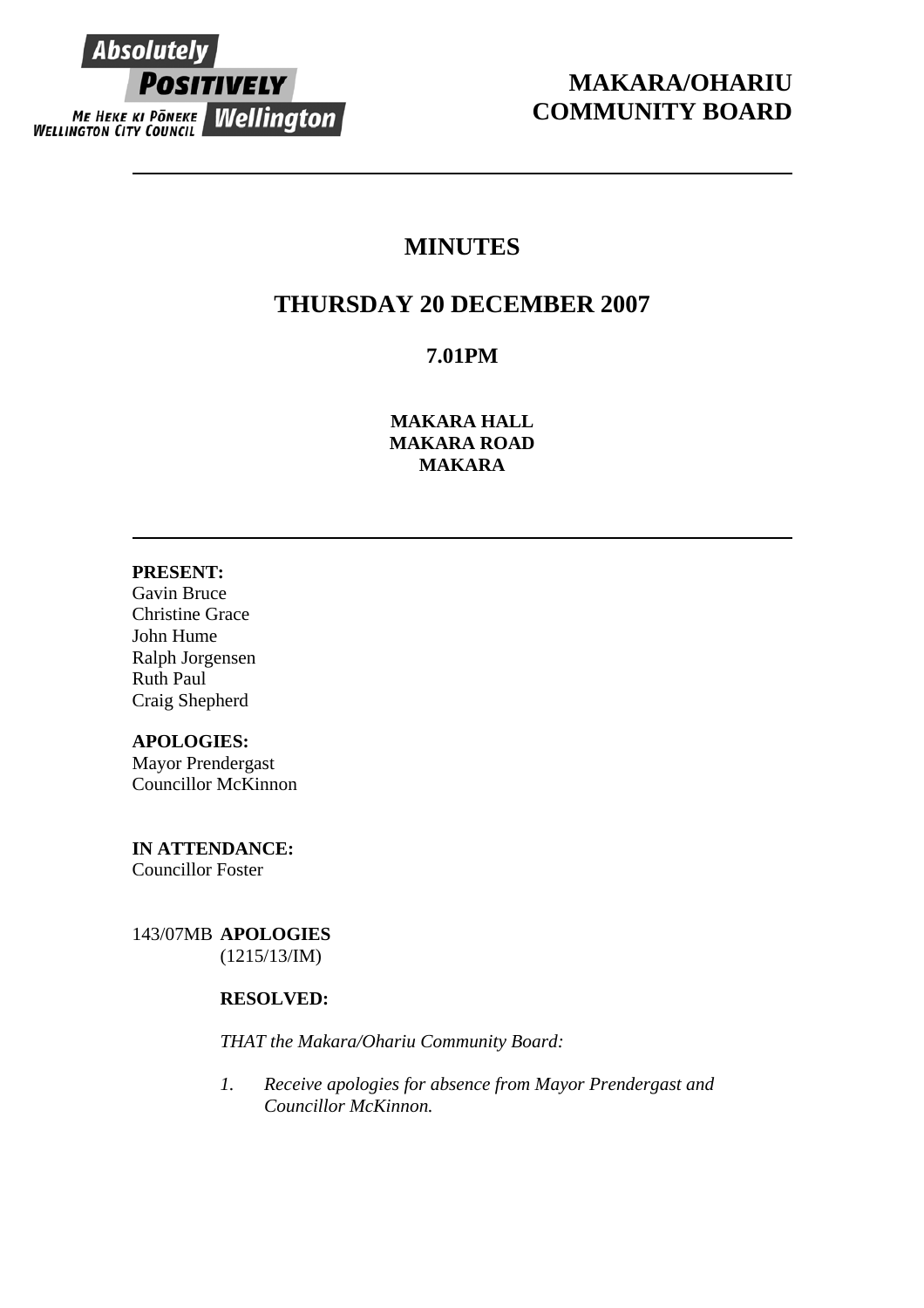#### 144/07MB **CONFLICT OF INTEREST DECLARATIONS** (1215/13/IM)

#### **NOTED:**

There were no conflict of interest declarations.

## 145/07MB **MINUTES FOR CONFIRMATION** (1215/13/IM)

#### **RESOLVED:**

#### *THAT the Makara/Ohariu Community Board:*

*1. Approve the minutes of the meeting of Thursday 15 November 2007 having been circulated be taken as read and confirmed as an accurate record of those meetings.* 

#### 146/07MB **PUBLIC PARTICIPATION**  (1215/13/IM)

#### **NOTED:**

1. Nic Jennings as Chair of the Quartz Hill Charitable Trust addressed the Board meeting regarding Windfarm issues. He raised the issue of vibroacoustic disease. He provided information about this syndrome which affects people and animals who are exposed to high levels of infra sound and low frequency sound.

(Councillor Foster joined the meeting at 7.08pm.)

- 2. Colin Ryder Treasurer of the Wellington Forest and Bird Society and John Robinson of Island Bay resident, member of the Wellington Forest and Bird Society and member of the South Coast Charitable Trust addressed the meeting in relation to the formation of a Terawhiti Regional Park. Mr Ryder advised that the idea of a Regional Park was mooted in the 1970's but the idea fell into abeyance.
- 3. John Hughes Vicar of Karori Anglican Church, supported by Helen Elgar and Katherine Townley advised the Board that the parish is to restore St Mathias Church at Makara and maintain it for 7 years. They would like to sell the surplus land at St Mathias which would then leave the church and graveyard in the ownership of the Anglican Church. Surveyors have been engaged to so the survey work required.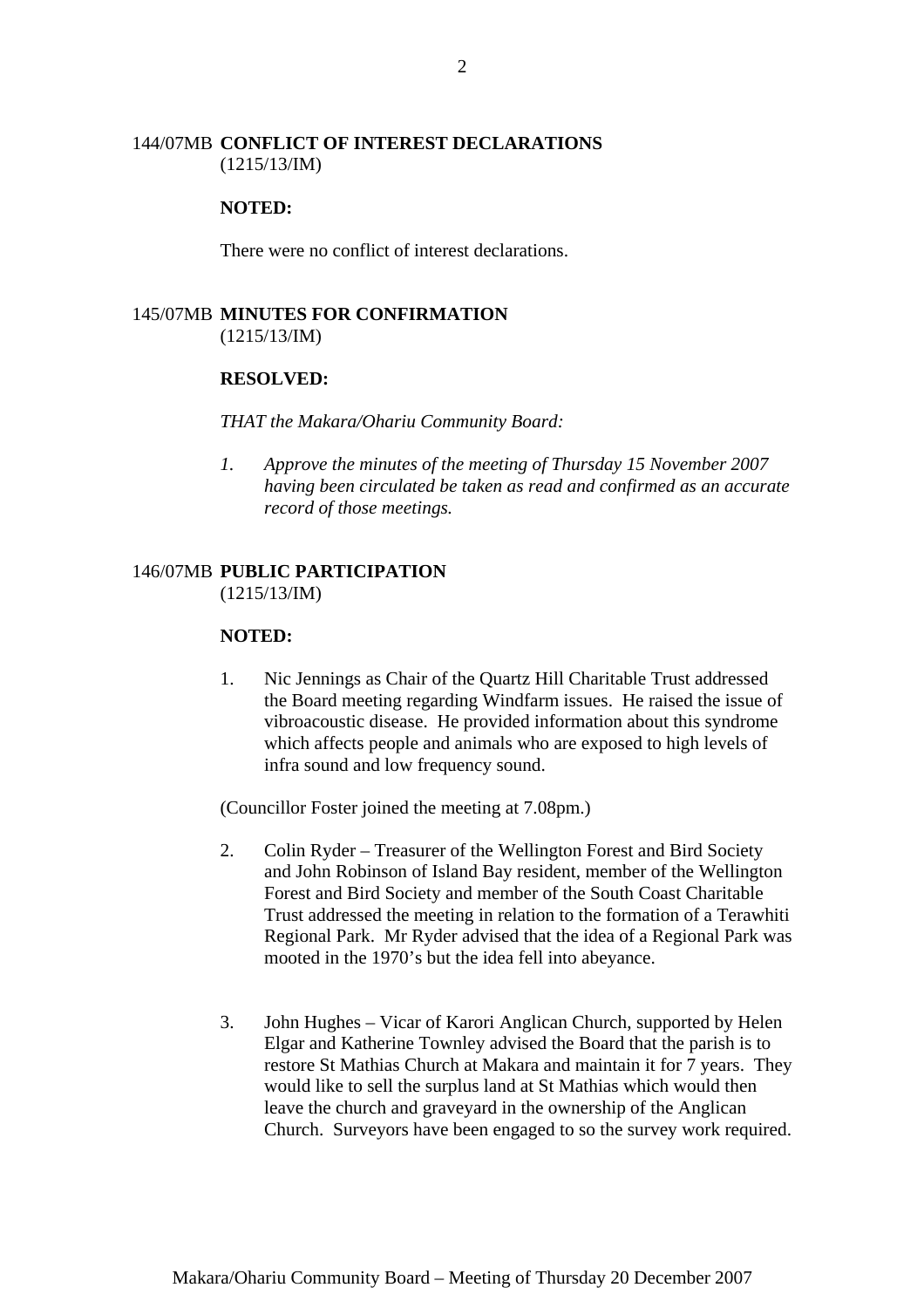4. Janet and Phil Warren addressed the meeting regarding St Mathias Church. They advised that they are happy for the work that is to happen and noted that the Church is using a historic Trust fund set aside for St Matthias' only (i.e. the current St Mary's parish is not funding the work). for any subdivision to be done this should be done to the rules and regulations of the Council.

# 147/07MB **ST MATHIAS CHURCH**

(1215/13/IM) (ORAL REPORT)

#### **NOTED:**

The Board noted that any application for subdivision of St Matthias' church should be publicly notified in their opinion as many residents past and present have an interest in the church and its surrounds, and the current small lot size means that the proposed subdivision is a non-complying activity in the rural area. The Board also there is to be work conducted on St Mathias Church and thanked the representatives from the Karori Anglican Church from coming to the Board meeting.

## 148/07MB **PROJECT WESTWIND**

(1215/13/IM) (ORAL REPORT)

#### **NOTED:**

Mark France – Meridian Energy, Strategic Relations Adviser and Carolyn. Wylie – Meridian Energy, Project Relationship Manager were in attendance for this item. They updated the Board on issues which have been raised by locals. There has been positive use of the 0800 number for the project.

The Chair updated the Board on the recent meeting of the Project Westwind Community Liaison Group. This was the group's third meeting.

#### 149/07MB **ORDER OF BUSINESS**

(1215/13/IM) (ORAL REPORT)

#### **RESOLVED:**

*THAT the Makara/Ohariu Community Board:* 

*1. Take Report 3 – Roading Report and Report 4– Pedestrian Bridge – Makara together.*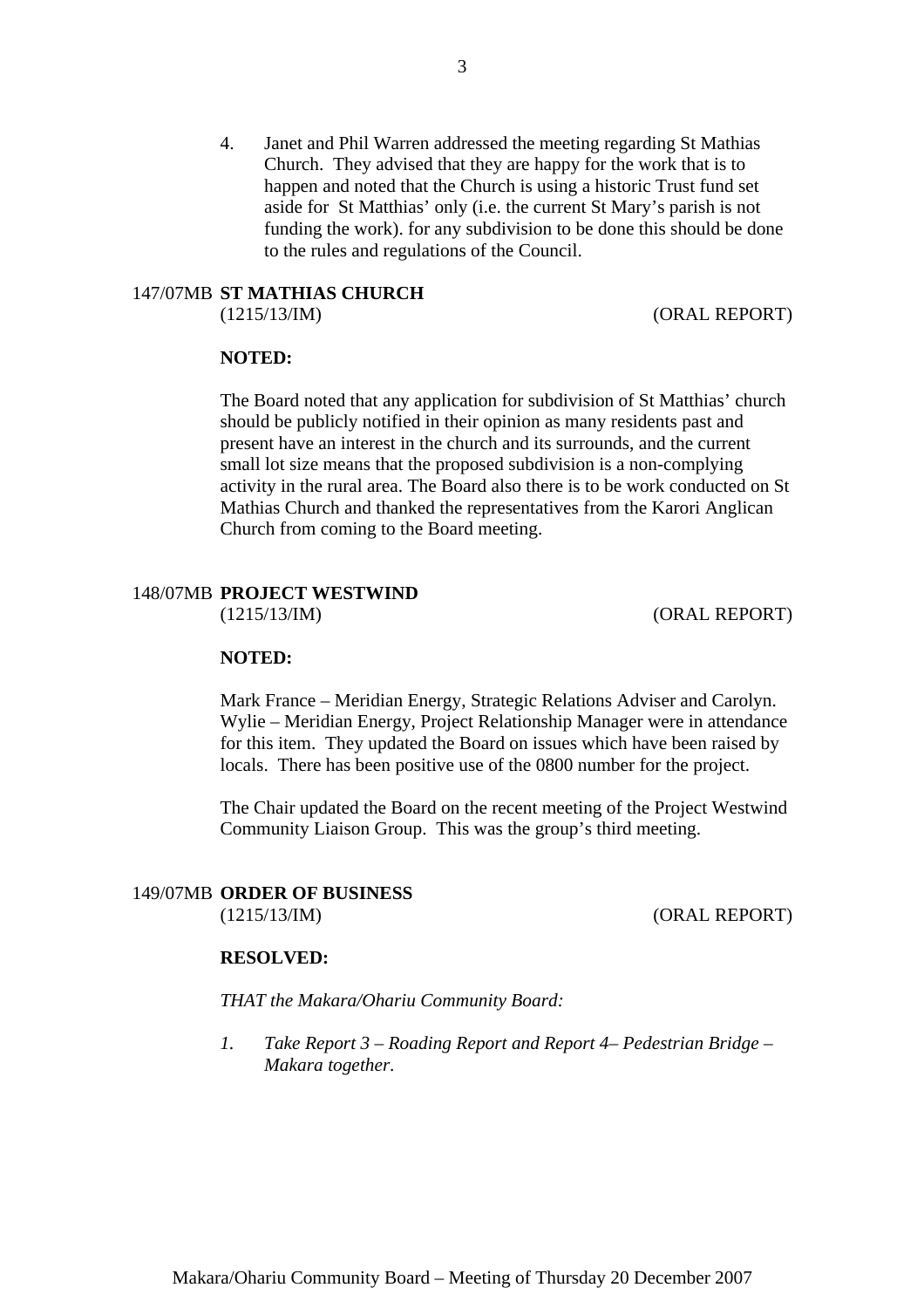## 150/07MB **ROADING REPORT AND PEDESTRIAN BRIDGE – MAKARA SCHOOL**

(1215/13/IM) (ORAL REPORT)

#### **NOTED:**

Steve Wright – Team Leader, Resurfacing and Contracts was in attendance for this item. The issue of the pedestrian bridge near Makara School is to be dealt with by the end of January 2008.

Mr Wright advised that there is to be more work done on South Makara Road. The contractors need to have 8 or 9 truck loads of metal trucked in. The Board is concerned that the size of the trucks to be used for this work and asked that smaller trucks be considered. The Board advised that mid morning is the best time of the day for the contractors to bring the metal into Makara and would appreciate the residents being advised when the trucks will be coming into the area.

#### 151/07MB **RATING VALUATIONS** (1215/13/IM) (ORAL REPORT)

#### **NOTED:**

The Board had a brief discussion on the recent rating valuations. They asked if Council's rating officer could be present for the February 2008 meeting of the Board to discuss the matter with him.

## 152/07MB **ORDER OF BUSINESS**

(1215/13/IM) (ORAL REPORT)

#### **RESOLVED:**

*THAT the Makara/Ohariu Community Board:* 

*1. Take Report 6– Macrocapas (Makara Estuary Restoration Group) and Report 7 – Makara/Ohariu Community Board Cheque Account be taken together.* 

## 153/07MB **MACROCAPAS (MAKARA ESTUARY RESTORATION GROUP) AND MAKARA/OHARIU COMMUNITY BOARD CHEQUE ACCOUNT** (1215/13/IM) (ORAL REPORT)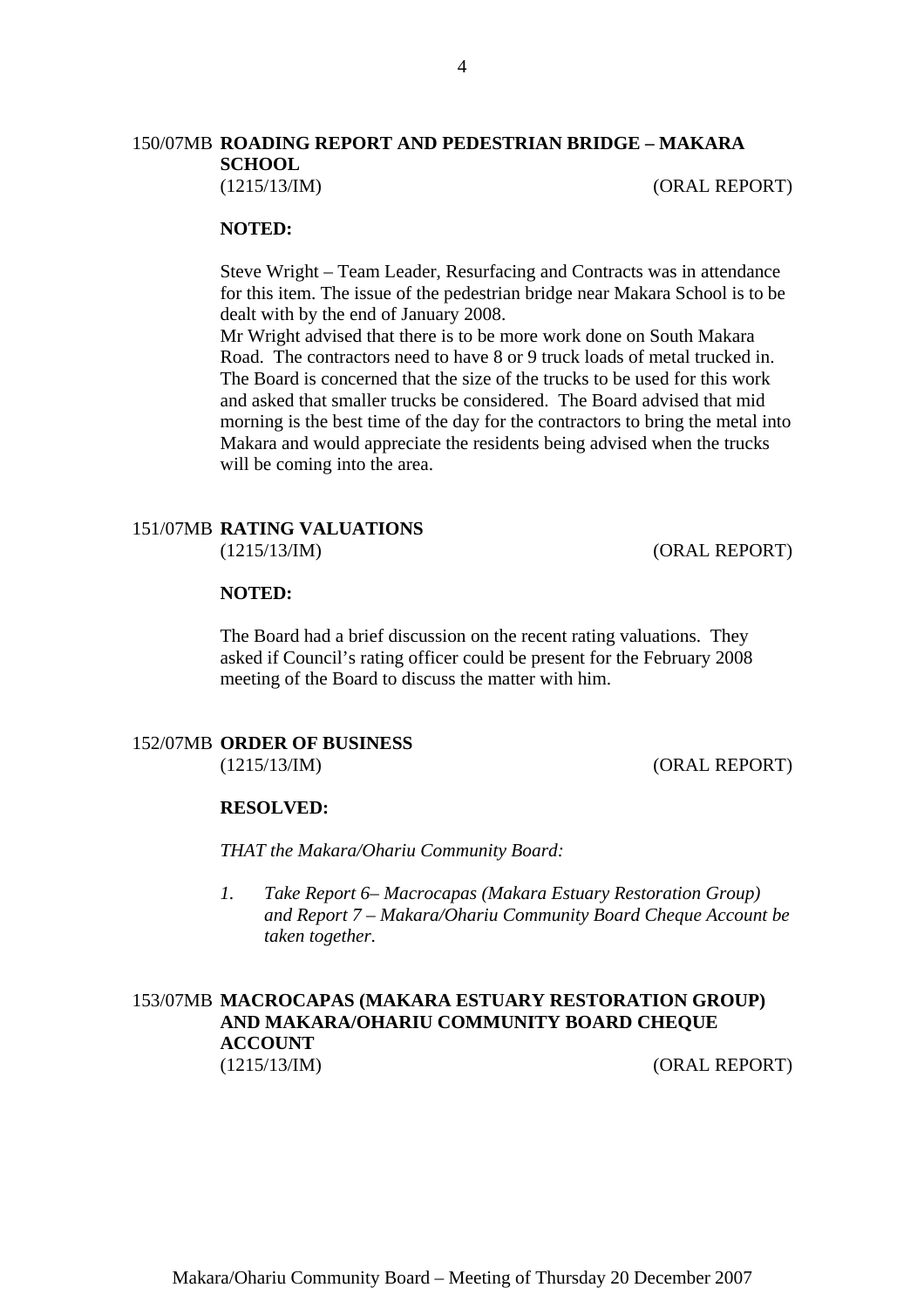#### **NOTED:**

The Chair advised that the Makara/Ohariu Community Board Cheque Account had been used as a holding fund for various grants received by other groups in the Makara and Ohariu Valley areas. Council Officers are to ring her regarding the use of the cheque account. The Chair tabled an update of current funds in the Board's account and their allocation to various projects (attached).

#### 154/07MB **RESOURCE CONSENT APPROVALS AND APPLICATIONS FOR 18 SEPTEMBER TO 12 DECEMBER 2007**

Report of Radhika Openshaw – Resource Consents Administrator. (1215/13/IM) (REPORT 8)

#### **RESOLVED:**

*THAT the Makara/Ohariu Community Board:* 

*1. Receive the information.*

## 155/07MB **2008 SCHEDULE OF ORDINARY MEETINGS FOR MAKARA/OHARIU COMMUNITY BOARD**

Report of Fiona Dunlop – Senior Committee Adviser. (1215/13/IM) (REPORT 9)

#### **RESOLVED:**

*THAT the Makara/Ohariu Community Board:* 

- *1. Receive the information.*
- *2. Agree to hold Makara/Ohariu Community Board meetings on: Thursday 21 February 2008 Wednesday 19 March 2008\* Thursday 17 April 2008 Thursday 15 May 2008 Thursday 19 June 2008 Thursday 17 July 2008 Thursday 21 August 2008 Thursday 18 September 2008 Thursday 16 October 2008 Thursday 20 November 2008 Thursday 18 December 2008. \* Note that this is a Wednesday as the Thursday is right on the Easter Weekend*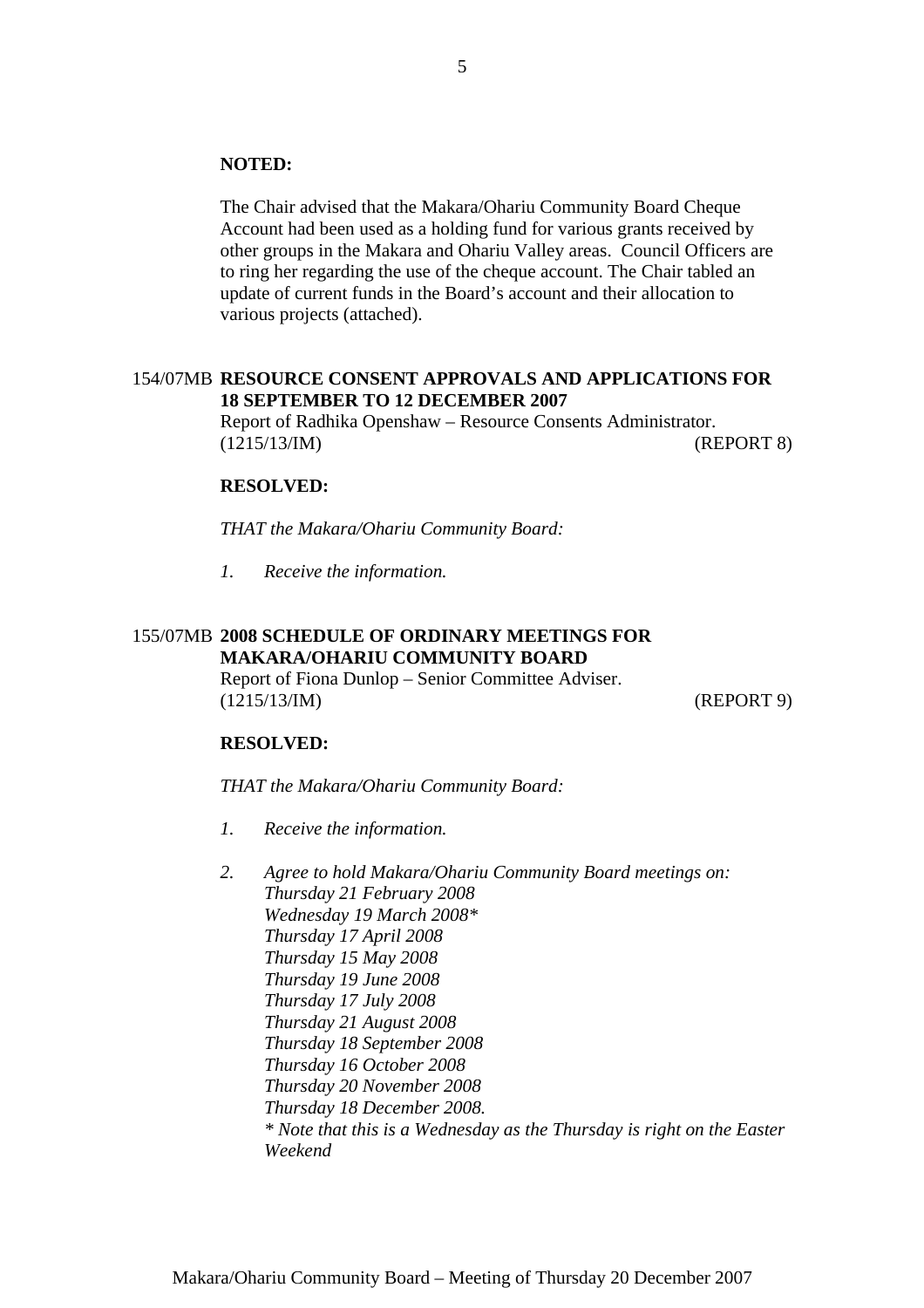*3. Agree to meet at 7.00pm in either the Makara Hall or the Ohariu Valley Hall.*

## 156/07MB **FORWARD PROGRAMME**

Report prepared by Democratic Services. (1215/13/IM) (REPORT 10)

## **RESOLVED:**

*THAT the Makara/Ohariu Community Board:* 

- *1. Receive the information.*
- *2. Approve and amend as needed, the draft work programme for the upcoming meeting.*

| <b>Meeting Date</b>        | <b>Items</b>                       |
|----------------------------|------------------------------------|
|                            |                                    |
| Thursday 21 February 2008  | <b>Standing Items</b>              |
| Ohariu Valley Hall         | Monthly List of Resource<br>➤      |
|                            | <b>Consent Approvals and</b>       |
|                            | <b>Applications</b>                |
|                            | <b>Roading Report</b><br>➤         |
|                            | <b>Forward Programme</b>           |
|                            | <b>Project Westwind</b>            |
|                            | <b>Rates Valuations</b>            |
|                            | <b>Coordinating Groups</b>         |
| Wednesday 19 March 2008*   | <b>Standing Items</b><br>$\bullet$ |
| Makara Hall                |                                    |
| Thursday 17 April 2008     | <b>Standing Items</b><br>$\bullet$ |
| Thursday 15 May 2008       | <b>Standing Items</b>              |
| Thursday 19 June 2008      | <b>Standing Items</b><br>$\bullet$ |
| Thursday 17 July 2008      | <b>Standing Items</b><br>$\bullet$ |
| Thursday 21 August 2008    | <b>Standing Items</b><br>$\bullet$ |
| Thursday 18 September 2008 | <b>Standing Items</b><br>$\bullet$ |
| Thursday 16 October 2008   | <b>Standing Items</b><br>$\bullet$ |
| Thursday 20 November 2008  | <b>Standing Items</b><br>$\bullet$ |
| Thursday 18 December 2008  | <b>Standing Items</b>              |

*\* Note that this is a Wednesday as the Thursday is right on the Easter Weekend*